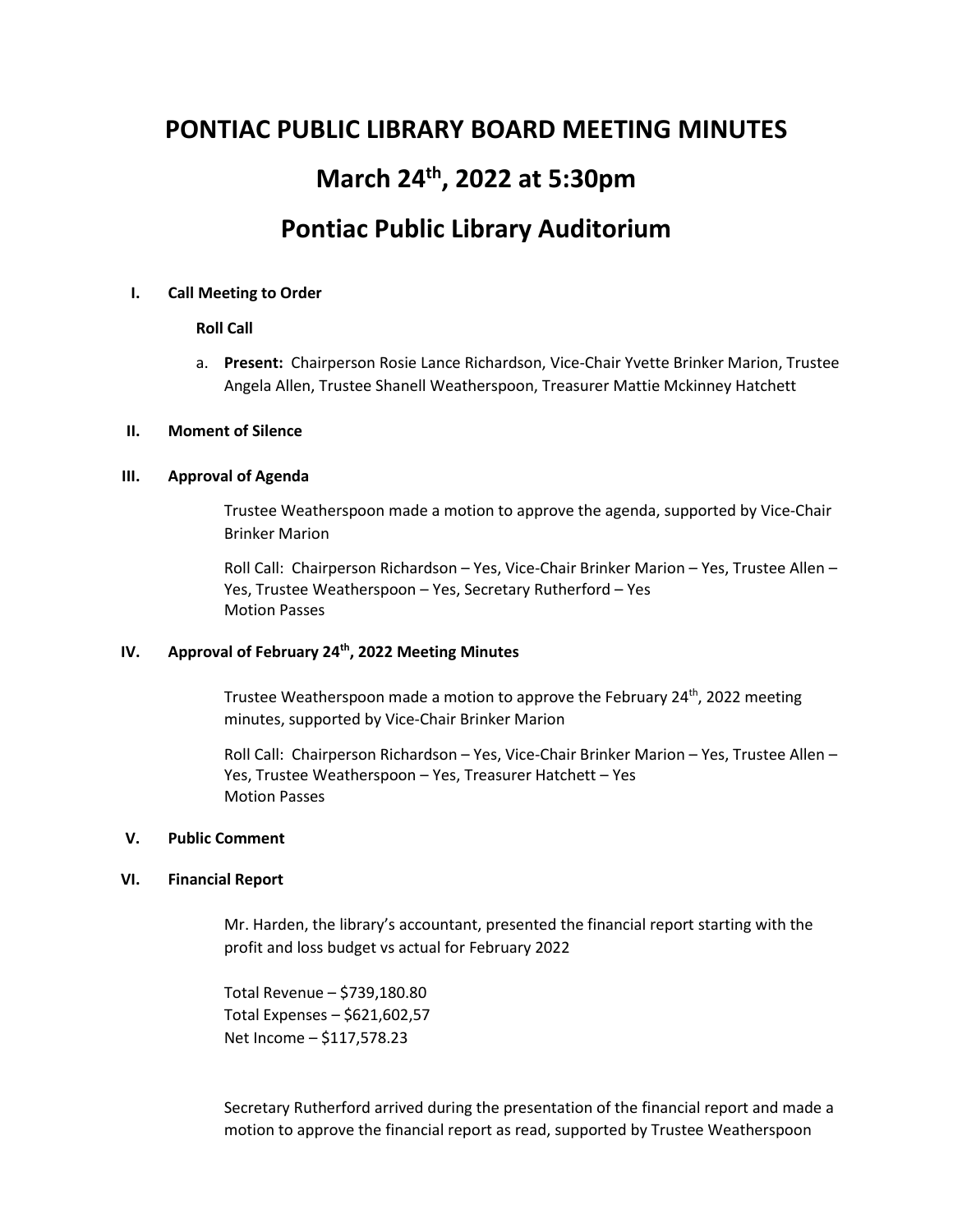Roll Call: Chair Richardson – Yes, Vice-Chair Brinker Marion – Yes, Treasurer Hatchett – Yes, Trustee Allen – Yes, Trustee Weatherspoon – Yes, Secretary Rutherford – Yes Motion Passes

#### **VII. Vendor Contract Presentations**

A Discussion was had among board members questioning the process of renewing vendor contracts and weather an RFP should be used.

Secretary Rutherford stated that the process was partial and that she was uncomfortable with it because there was no RFP issued. She stated that she truly has a problem with the process and objects to it.

Treasurer Hatchett made a motion to table the Vendor Contract Presentations until the April board meeting, supported by Secretary Rutherford

Chairperson Richardson stated that the vendors with current contracts have come to the meeting with presentations and we (the Board) should at least listen to them.

Discussion continued regarding if and when an RFP should be used in order to make the process open to anyone.

Roll Call: Chairperson Richardson – No, Vice-Chair Brinker Marion – Yes, Trustee Allen – Yes, Trustee Weatherspoon – Yes, Treasurer Hatchett – Yes, Secretary Rutherford – Yes Motion Passes

#### **VIII. Unfinished Business**

#### **a. Strategic Plan**

Discussion took place regarding whether or not special meetings should be called for the entire board to discuss the strategic plan and what a strategic plan committee would look like and whether or not a consultant is necessary.

Secretary Rutherford made a motion to table the strategic planning discussion until a strategic planning committee is selected, supported by Trustee Allen

Roll Call: Chairperson Richardson – Abstain, Vice-Chair Brinker Marion – Yes, Trustee Allen – Yes, Trustee Weatherspoon – Yes, Treasurer Hatchett – Yes, Secretary Rutherford – Yes Motion Passes

Secretary Rutherford made a motion to add Trustee Weatherspoon to the Strategic Planning committee, supported by Vice-Chair Brinker Marion

Roll Call: Chairperson Richardson – No, Vice-Chair Brinker Marion – Yes, Trustee Allen – Yes, Trustee Weatherspoon – Yes, Treasurer Hatchett – Yes, Secretary Rutherford – Yes Motion Passes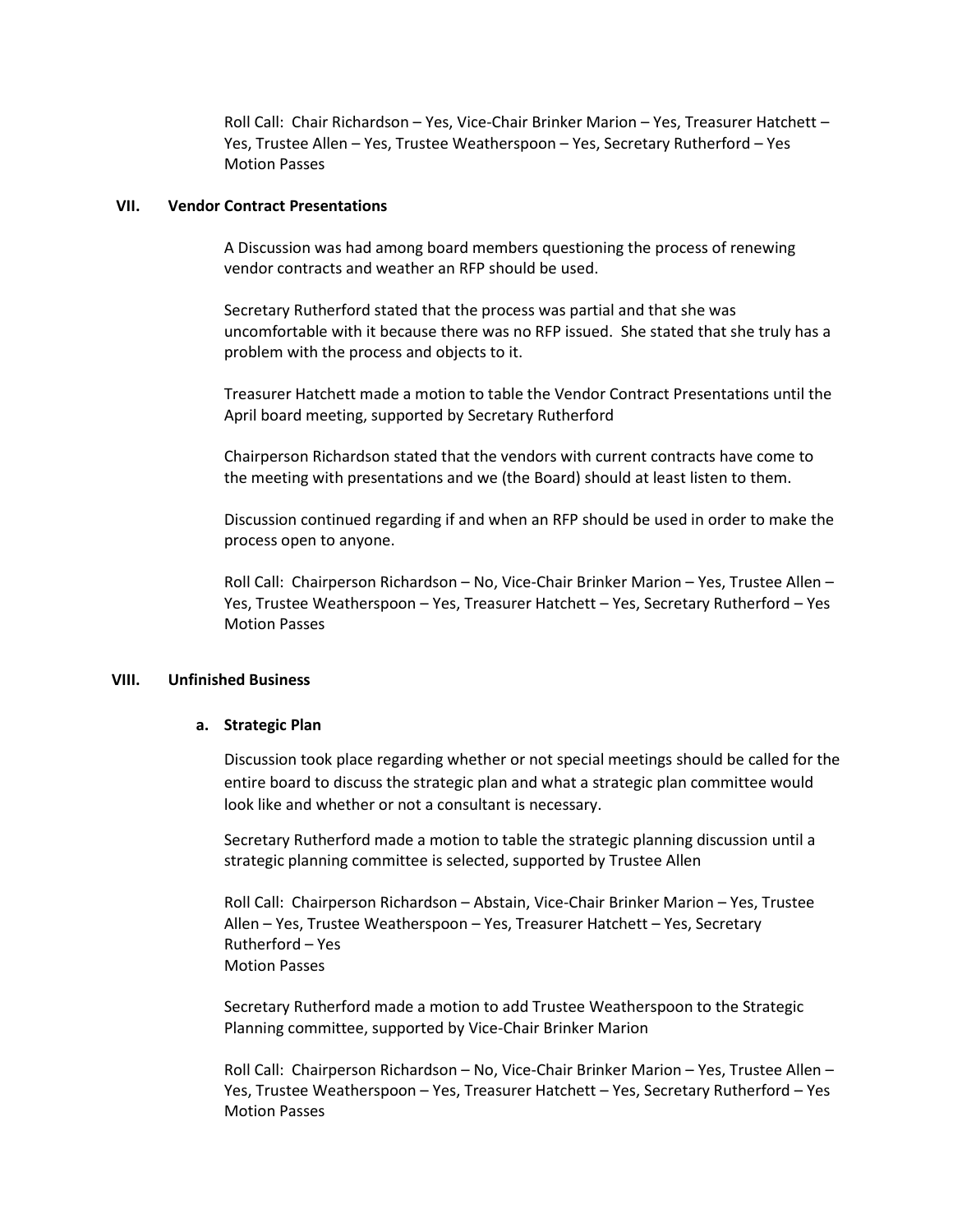#### **IX. New Business**

#### **a. Friends of the Library**

There was discussion about how helpful a Friends Group could be to the library and what steps need to be taken to get a Friends of the Library group up and running.

Secretary Rutherford made a motion to appoint a committee to reestablish a Friends of the Library group, supported by Vice-Chair Brinker Marion

Roll Call: Chairperson Richardson – No, Vice-Chair Brinker Marion – Yes, Trustee Allen – Yes, Trustee Weatherspoon – Yes, Treasurer Hatchett – Yes, Secretary Rutherford – Yes Motion Passes

#### **X. Chair's Report**

Chairperson asked Reginald Hayes of RL Hayes Construction LLC to come and answer any questions the Board might have regarding his proposal for the Pancake Pavilion or his work history.

Secretary Rutherford asked Mr. Hayes if the work proposed in his proposal, which the library would be paying him for, is strictly for the premises of the Pontiac Public Library. Mr. Hayes responded "yes."

Treasurer Hatchett made a motion to award the Pavilion Contract to RL Hayes Construction LLC, supported by Vice-Chair Brinker Marion.

Roll Call: Chairperson Richardson – No, Vice-Chair Brinker Marion – Yes, Trustee Allen – Yes, Trustee Weatherspoon – Yes, Treasurer Hatchett – Yes, Secretary Rutherford – Yes Motion Passes

Chairperson Richardson stated that she observed cracks in the parking lot and would like to contact "Mr. Smith" who paved the parking lot in 2015 or 2016 and gave a 5-year warranty on the work.

Chairperson Richardson stated that the depreciated value has been determined for the laptops that were not returned by previous board members and that a letter will be mailed out through regular mail as well as certified mail to each previous board member with a library laptop. The letter will give the option of returning the laptop or paying the depreciated value of the laptop. The letter will also provide an option for any personal data stored on the laptop to be backed up onto an external drive.

Chairperson Richardson stated that the Board will begin looking at the budget in April. She also stated that she spoke with someone with an online magazine and also the City of Pontiac to introduce the entire Board on the City's local access channel, either by interview or something like a round table.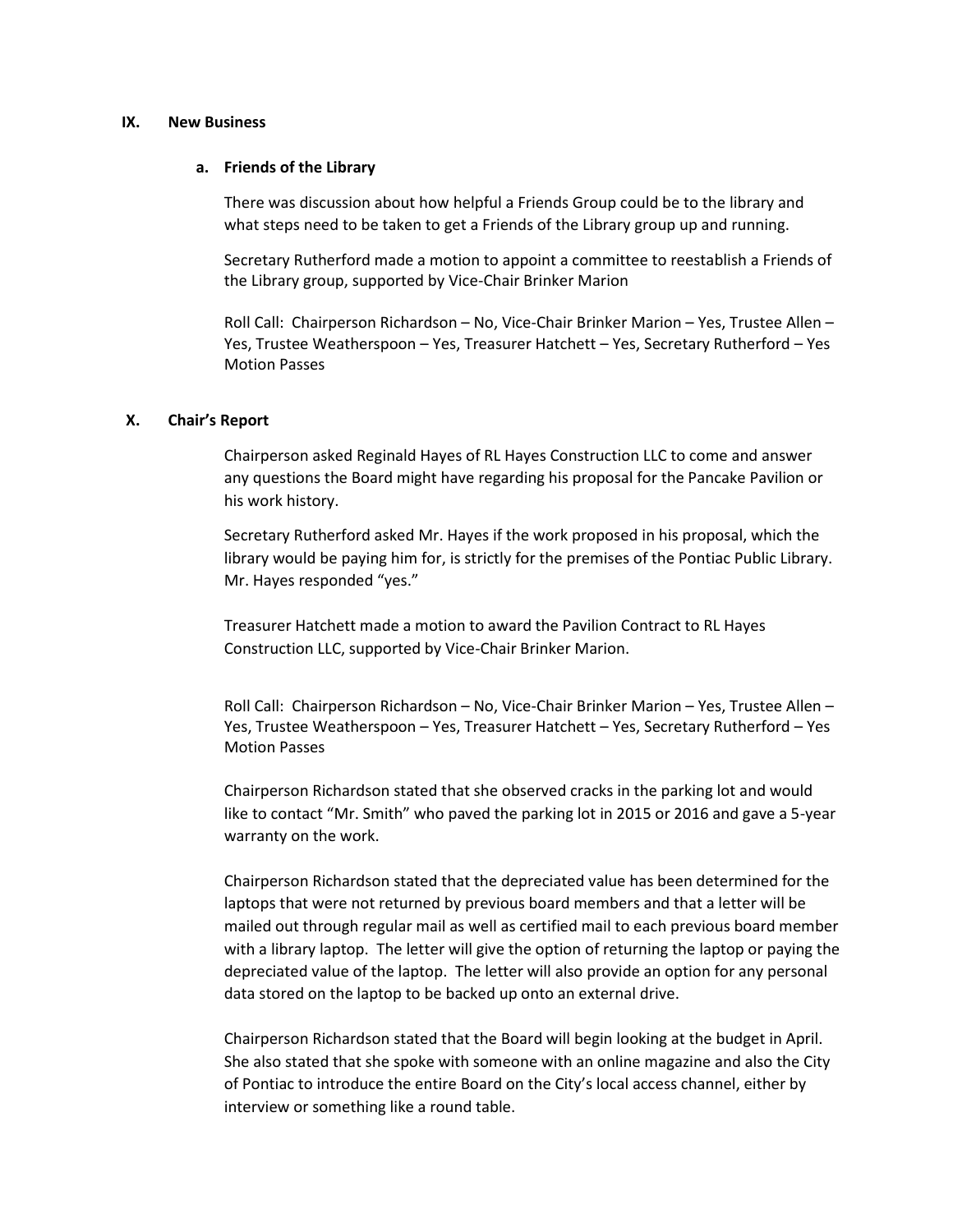Chairperson Richardson announced that the Library Director Search committee met and narrowed down the candidates from 4 to 2 and that interviews will be conducted in the following week. She also stated that the committee has a draft library director contract drawn up by the labor attorney.

Trustee Weatherspoon stated that it was her understanding that the committee would bring its findings back to the Board to be discussed openly. She stated that the Board members who are not part of the committee have no idea which candidates are being interviewed and had no say in who was chosen to be interviewed and who was not.

Secretary Rutherford echoed Trustee Weatherspoon's concerns and stated that the Open Meetings Act requires the Board to discuss and make decisions regarding the recruitment of a new library director in an open meeting.

Chairperson Richardson reminded the Board that the information for all candidates was provided to everyone and that the information was in each Board members' binder. She asked everyone to review those and stated that there can be a discussion about what the committee decided.

Secretary Rutherford stated that she believed that all 4 candidates should be interviewed because sometimes the way a person is represented on paper does not represent how a person is in-person. She also asked for clarity as to the criteria used to narrow the candidates and who is actually on the Library Director Search committee.

Vice-Chair Brinker Marion clarified what Board members are serving on the Library Director Search committee and apologized to the Board saying she misunderstood the role of the committee and was under the impression that the committee was making the decision on who to interview.

Trustee Weatherspoon stated that the Board should consider hiring an executive recruiter to find the talent we're looking for.

Chairperson Richardson stated that she had spoken to a recruiter and the cost for a library director search would cost \$36,000.

Secretary Rutherford stated that she wasn't comfortable proceeding without a recruiter.

Treasurer Hatchett stated that she was under the impression that the Board had already discussed in the previous Board meeting who to interview and who not to interview and that is why the committee was moving forward as it was. She also stated that the Board needs to make a decision immediately as to how to move forward with interviews. Trustee Weatherspoon stated that out of respect for the people who have applied and are waiting and have already been contacted, they should be interviewed and made aware that our candidate search is ongoing. She also stated that the process is not clear regarding who is doing what and that's the issue we're having.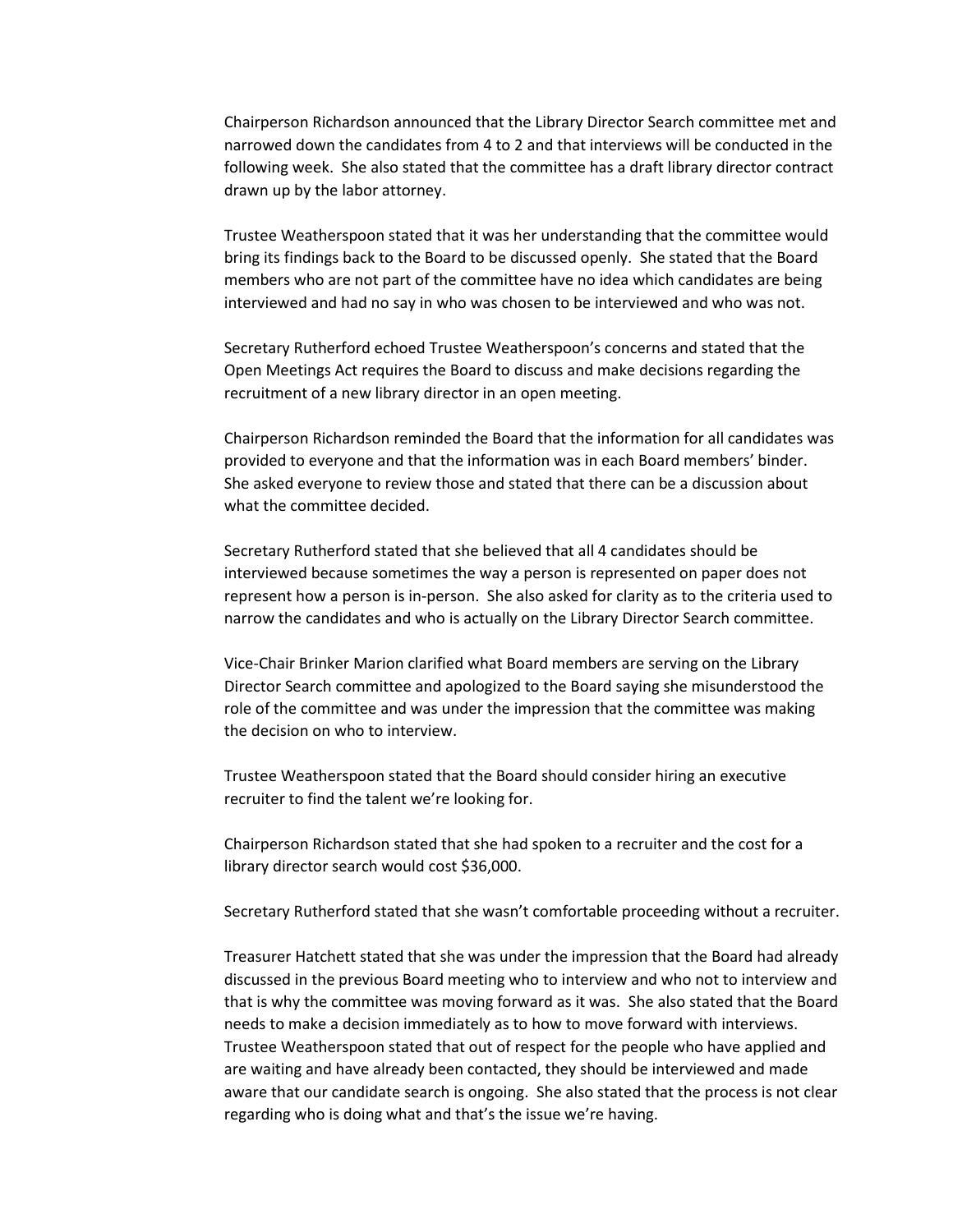Vice-Chair Brinker Marion echoed Trustee Weatherspoon's concerns and said that all 4 candidates should be interviewed to give everyone an equal chance. She also stated that she feels the Bylaws of the Board regarding what the Chairperson can do are causing an issue and should be looked at.

Secretary Rutherford stated if we continue on this road of dismissiveness and disrespect, the Board will never get any work done.

Treasurer Hatchett stated that she would like the Board to make a definitive decision on the library director selection process. She suggested that the committee for the director search be left in place and just have the committee bring their recommendations back to the body for a decision.

Secretary Rutherford made a motion to have the library director search committee interview all 4 candidates for the Library Director position and to have the committee bring their findings back to the Board so that the Board as a whole can initiate next steps, supported by Trustee Allen

Roll Call: Chairperson Richardson – No, Vice-Chair Brinker Marion – Yes, Trustee Allen – Yes, Trustee Weatherspoon – Yes, Treasurer Hatchett – Yes, Secretary Rutherford – Yes Motion Passes

Chairperson Richardson stated that she voted no because she would like to contact the attorney regarding the process before moving forward.

Secretary Rutherford made a motion to accept the Chair's report as read, supported by Trustee Weatherspoon

Roll Call: Chairperson Richardson – Yes, Vice-Chair Brinker Marion – Yes, Trustee Allen – Yes, Trustee Weatherspoon – Yes, Treasurer Hatchett – Yes, Secretary Rutherford – Yes Motion Passes

#### **XI. Interim Library Director's Report**

The interim director reported that one of four candidates had not responded to a request for an interview and appeared to no longer be interested. He also reported that roofing repair that had been approved by the previous Board did not take place last year due to the weather, however, the work would be completed this spring. He also reported that pontiaclibrary.org email accounts have been created for the Board. He also reported that the library laptops for the new Board members had arrived, but there was still no laptop agreement in place, which means the laptops will not yet be distributed.

Treasurer Hatchett made a motion to accept the Interim Director's report, supported by Secretary Rutherford